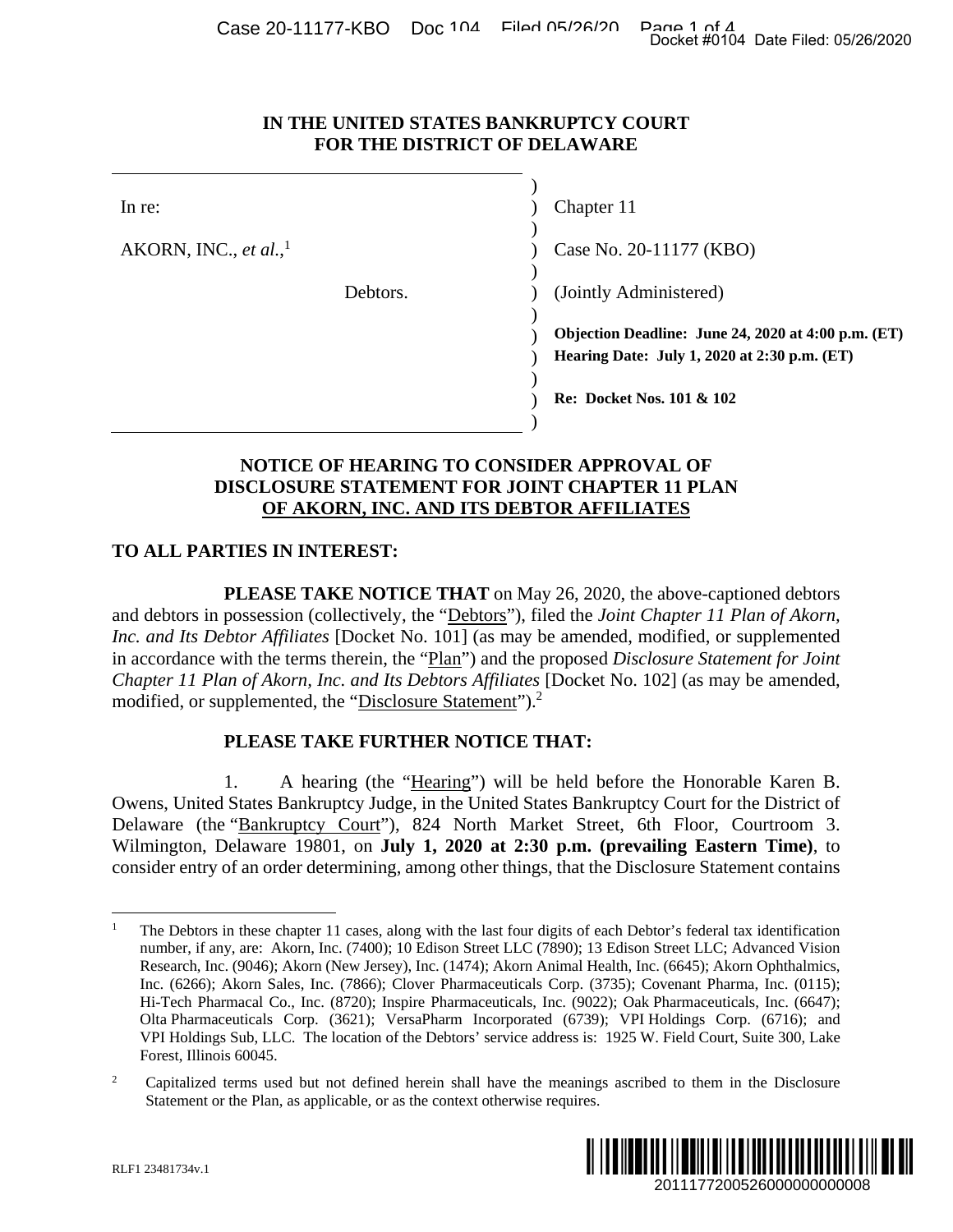"adequate information" within the meaning ascribed to such term in section 1125 of the Bankruptcy Code and approving the Disclosure Statement.

2. Any party in interest wishing to obtain a copy of the Disclosure Statement and the Plan should contact Kurtzman Carson Consultants, the Debtors' solicitation agent, in writing at Akorn, Inc., c/o KCC, 222 N. Pacific Coast Highway, Suite 300, El Segundo, California 90245, or by email at AkornInfo@kccllc.com with a reference to "Akorn" in the subject line. Interested parties may also review the Disclosure Statement and the Plan free of charge at https://www.kccllc.net/akorn. In addition, the Disclosure Statement and Plan are on file with the Bankruptcy Court and may be reviewed by accessing the Bankruptcy Court's website: www.deb.uscourts.gov. Note that a PACER password and login are needed to access documents on the Bankruptcy Court's website. A PACER password can be obtained at: www.pacer.psc.uscourts.gov. Copies of the Disclosure Statement and Plan may also be examined by interested parties during normal business hours at the office of the Clerk of the Bankruptcy Court.

3. Objections, if any, to approval of the Disclosure Statement must: (a) be in writing, (b) comply with the Bankruptcy Rules and the Local Rules, (c) set forth the name of the objector and the nature and amount of any claim or interest asserted by the objector against or in the Debtors, (d) state with particularity the legal and factual bases for the objection, and (e) be filed, contemporaneously with a proof of service, with the Bankruptcy Court and served on the following parties by no later than **June 24, 2020 at 4:00 p.m. (prevailing Eastern Time)**:

| <b>Proposed Counsel to the Debtors</b>                | <b>Proposed Co-Counsel to the Debtors</b> |
|-------------------------------------------------------|-------------------------------------------|
| Kirkland & Ellis LLP                                  |                                           |
| 300 North LaSalle                                     |                                           |
| Chicago, Illinois 60654                               |                                           |
| Attn.: Patrick J. Nash, Jr., P.C.                     | RICHARDS, LAYTON & FINGER, P.A.           |
| (patrick.nash@kirkland.com),                          | One Rodney Square                         |
| Gregory F. Pesce (gregory.pesce@kirkland.com), and    | 920 N. King Street                        |
| Christopher M. Hayes (christopher.hayes@kirkland.com) | Wilmington, Delaware 19801                |
|                                                       | Attn: Paul N. Heath (heath@rlf.com),      |
| and                                                   | Amanda R. Steele (steele@rlf.com),        |
|                                                       | Zachary I. Shapiro (shapiro@rlf.com), and |
| Kirkland & Ellis LLP                                  | Brett M. Haywood (haywood@rlf.com)        |
| 601 Lexington Avenue                                  |                                           |
| New York, New York 10022                              |                                           |
| Attn.: Nicole L. Greenblatt, P.C.                     |                                           |
| (nicole.greenblatt@kirkland.com)                      |                                           |
|                                                       |                                           |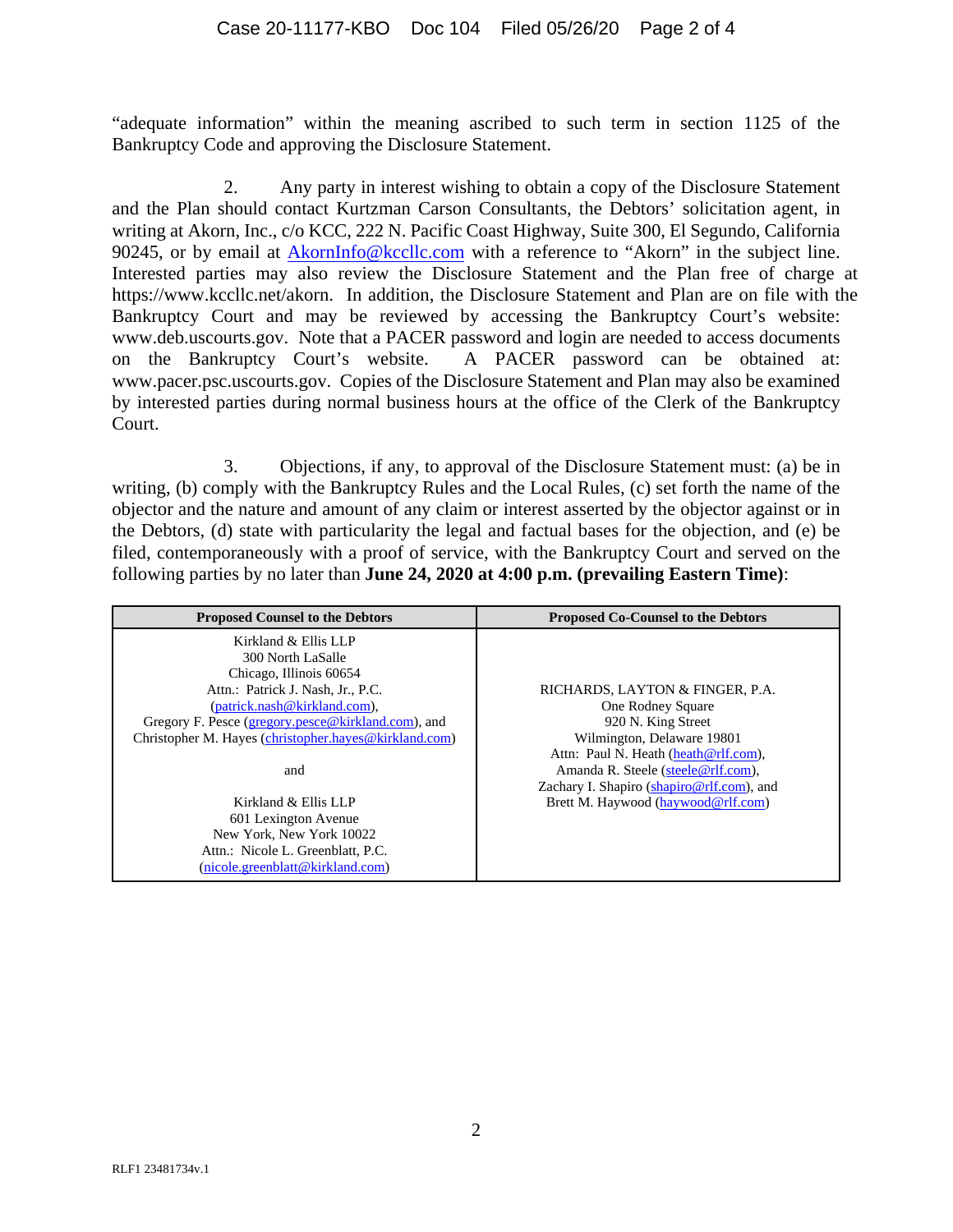| Counsel to the Term Loan Agent under the Debtors'<br><b>Term Loan Agreement</b>                                                                        | <b>Counsel to the Ad Hoch Group</b>                                                                                                                                                                                                                                                       |  |
|--------------------------------------------------------------------------------------------------------------------------------------------------------|-------------------------------------------------------------------------------------------------------------------------------------------------------------------------------------------------------------------------------------------------------------------------------------------|--|
| Wilmer Cutler Pickering Hale and Dorr LLP<br>7 World Trade Center,<br>250 Greenwich Street.<br>New York, New York 10007<br>Attn: Andrew Goldman        | Gibson Dunn & Crutcher<br>200 Park Avenue,<br>New York, New York 10166<br>Attn.: Scott J Greenberg<br>Michael J. Cohen<br>and<br>Young Conaway Stargatt & Taylor, LLP<br>Rodney Square<br>1000 North King Street<br>Wilmington, Delaware 19801<br>Attn: Robert S. Brady (rbrady@ycst.com) |  |
| <b>The United States Trustee</b>                                                                                                                       |                                                                                                                                                                                                                                                                                           |  |
| The United States Trustee for the District of Delaware<br>844 King Street, Suite 2207, Lockbox 35<br>Wilmington, Delaware 19801<br>Attn: Jane M. Leamy |                                                                                                                                                                                                                                                                                           |  |

# 4. **IF AN OBJECTION TO THE DISCLOSURE STATEMENT IS NOT FILED AND SERVED STRICTLY AS PRESCRIBED HEREIN, THE OBJECTING PARTY MAY BE BARRED FROM OBJECTING TO THE DISCLOSURE STATEMENT OR THE ADEQUACY THEREOF AND MAY NOT BE HEARD AT THE HEARING.**

5. The Hearing may be adjourned from time to time without further notice to parties in interest other than by an announcement in Bankruptcy Court of such adjournment on the date scheduled for the Hearing or as indicated in any notice of agenda of matters scheduled for hearing filed by the Debtors with the Bankruptcy Court. The Debtors may modify the Disclosure Statement, if necessary, prior to, during, or as a result of the Hearing without further notice.